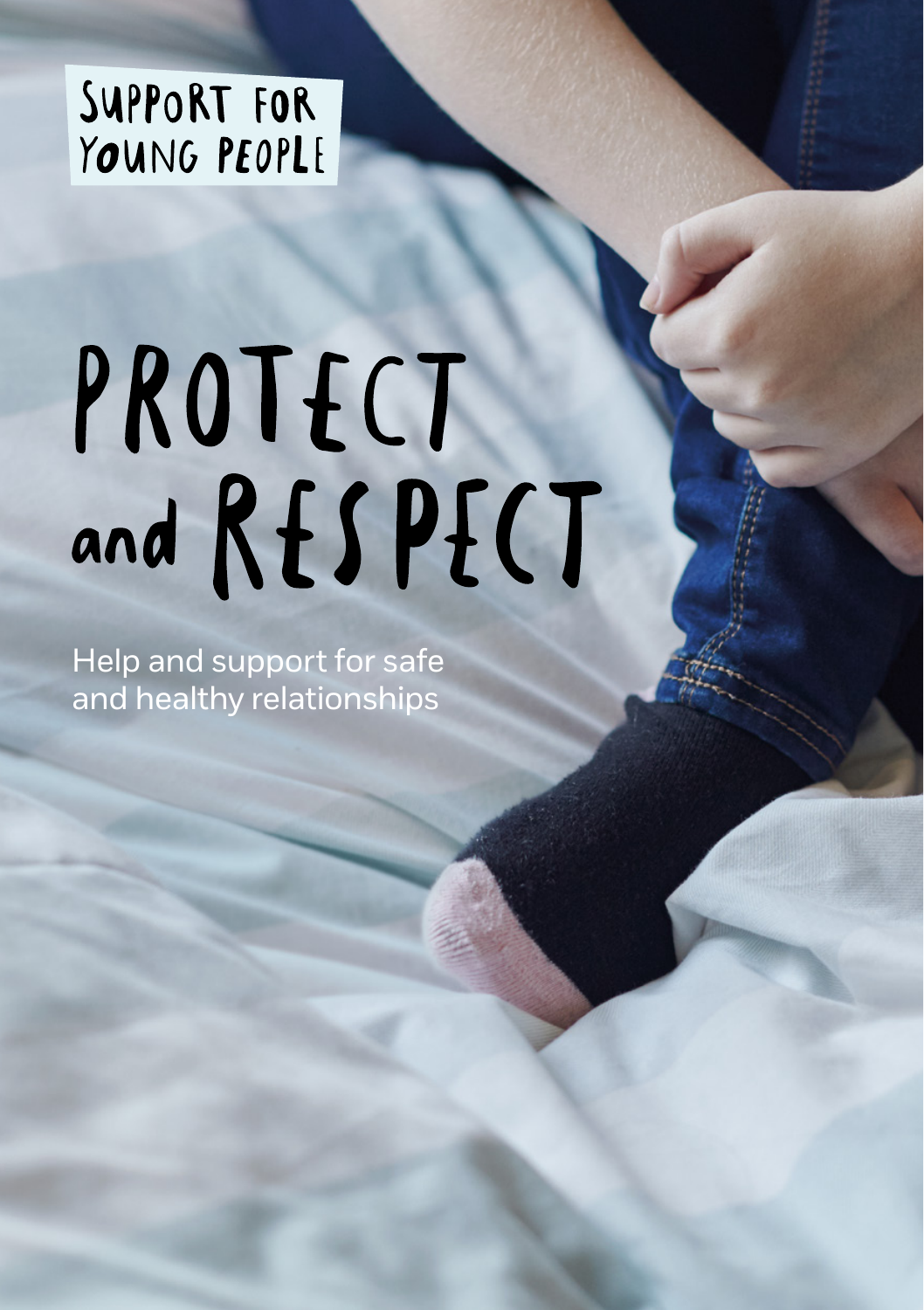I used to think that<br>what happened to me<br>was all my fault but they<br>helped me to realise it<br>wasn't.

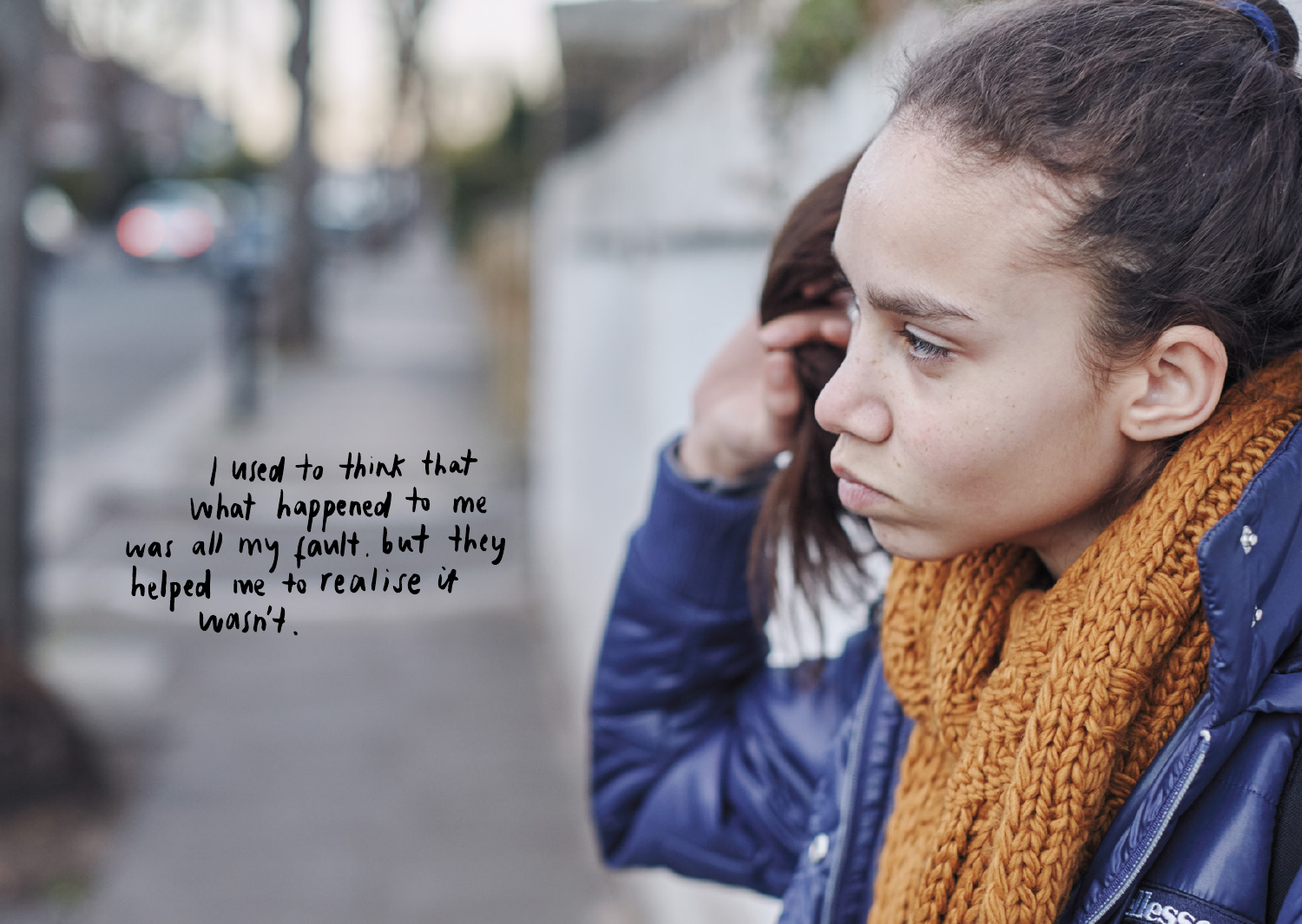PEOPLE CAN HAVE LOTS of DIFFERENT EXPERIENCES of JEX and RELATIONSHIPS. BUT WHEN A RELATIONSHIP is HARMFUL. STRESSFUL or CONFUSING. SOMETHING ISN'T RIGHT & MIGHT EVEN INVOLVE BEING SEXUALLY EXPLOITED or ABUSED.



Protect and Respect offers help and support for safe and healthy relationships. We work with you to try and stop sexual exploitation from happening or to help you deal with it if it has happened.

## **We'll help you:**

- understand and make sense of your experiences
- learn about risks and how to keep yourself safe
- explore ways to deal with emotions
- make safer choices.

Protect and Respect usually lasts around six months. You'll have your own worker who will meet with you regularly – offering you time and space to talk about some of the things you might be worried about. Together you'll make a plan around how to build your knowledge, understanding and emotional strength.





## **Some of the things you might talk about in your sessions could be:**

- what sexual exploitation and abuse is and how this compares to a safe, loving relationship
- where to go to stay safe or who to talk to when you're worried
- how to get the support and opportunities you need – for example, school, college, legal and health services
- understanding that sexual exploitation is abuse and it's not your fault if you've been hurt.

You might choose one-to-one sessions, or attending a group may work better for you.



Your sessions may also include work with your parent(s) or carer and other people who can help keep you safe. We'll always discuss this with you first so you understand why we want to talk to them and you're able to tell us how you would feel about this happening.





"it made me realise<br>that I wasn't on my<br>own and helped<br>me open up "